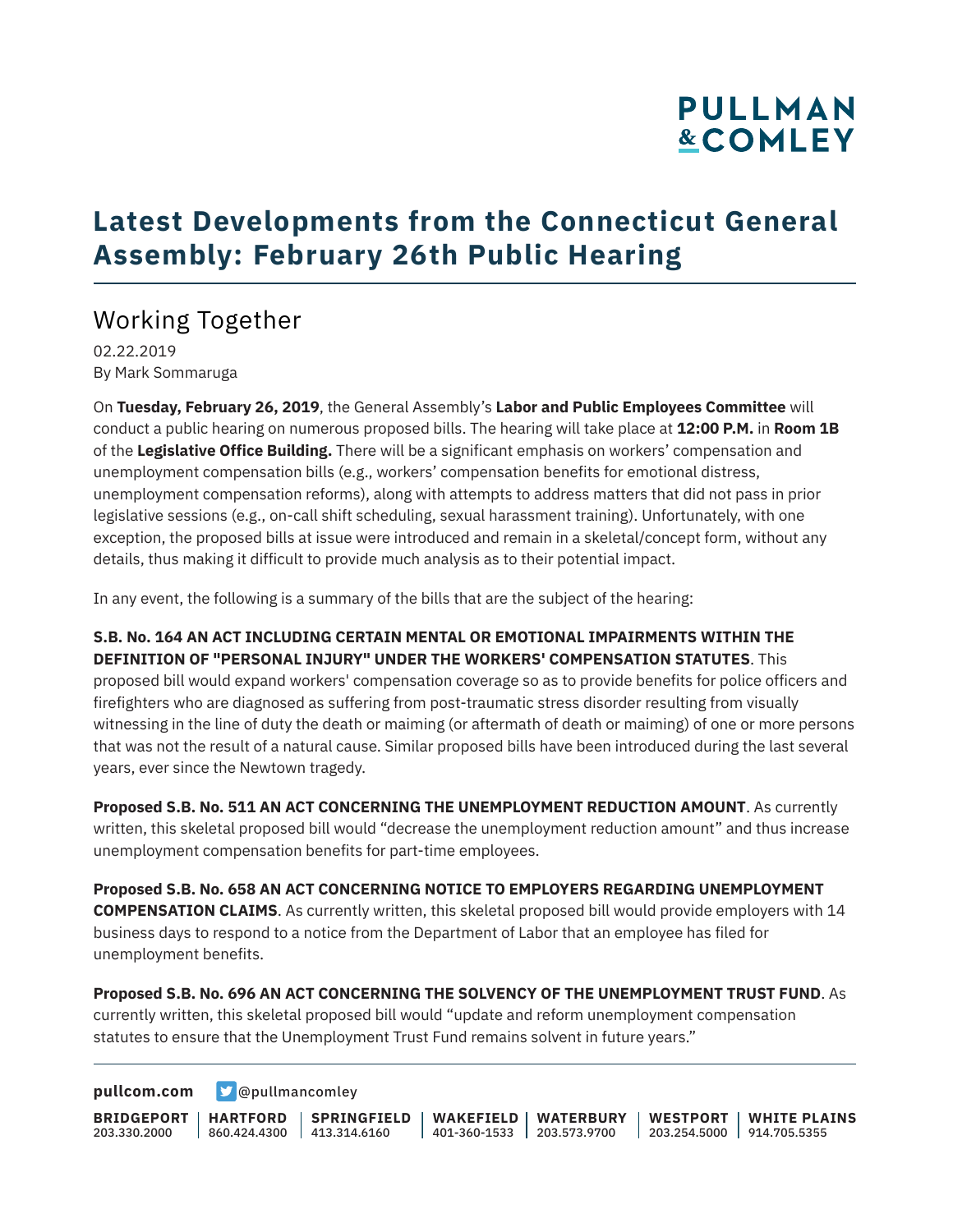## **PULLMAN &COMLEY**

#### Latest Developments from the Connecticut General Assembly: February 26th Public Hearing

**Proposed H.B. No. 5271 AN ACT INCREASING SEXUAL HARASSMENT PREVENTION TRAINING**. As currently written, this skeletal proposed bill would require unspecified "certain entities" to increase sexual harassment prevention training for their employees.

**Proposed H.B. No. 5883 AN ACT REQUIRING WORKERS' COMPENSATION INSURANCE COVERAGE FOR DETOXIFICATION FOR CERTAIN INJURED EMPLOYEES**. As currently written, this skeletal proposed bill would require that workers' compensation insurance policies in our state provide coverage for detoxification for each injured employee who, as a result of a covered injury sustained by such employee, consumes opioid drugs for a continuous period of at least one year.

**Proposed H.B. No. 6116 AN ACT CONCERNING WORKERS' COMPENSATION BENEFITS FOR FIRST RESPONDER DIVE TEAMS AND CANINE SEARCH AND RESCUE PERSONNEL**. As currently written, this skeletal proposed bill would expand eligibility for workers' compensation benefits to first responder dive teams and canine rescue personnel.

**Proposed H.B. No. 6729 AN ACT CONCERNING UNEMPLOYMENT BENEFITS**. As currently written, this skeletal proposed bill would (1) Increase the minimum earnings required to qualify for benefits to an amount "in line with the requirements of other states"; (2) prohibit individuals from receiving benefits during any period during which they are receiving severance pay; (3) clarify the definition of "day of unexcused absence"; and (4) freeze the maximum unemployment benefit rate for three years.

**Proposed H.B. No. 6916 AN ACT EXPANDING REMEDIES AND POTENTIAL LIABILITY FOR**

**UNREASONABLY CONTESTED OR DELAYED WORKERS' COMPENSATION CLAIMS**. As currently written, this skeletal proposed bill would amend the workers' compensation statutes so as to ensure that (1) Injured workers are treated "timely" for their injuries so they do not suffer additional mental or physical deterioration because of unnecessary delays in care, (2) the workers' compensation insurance program provide coverage when a worker has provided proof that the injury occurred at work and medical treatment was ordered by the proper physician and is within the standard of practice for the injury sustained and the total condition of the worker, (3) if the standard of practice is adhered to, then the burden shifts to the insurance company for any additional hearings, (4) payment for care is coordinated between the employer or agent acting on behalf of the employer's insurance company or between the insurance company or agent for the employer and the Medicaid program, (5) delays in care are not part of coordination of benefits between the insurance companies, and (6) if a pattern of hearing delay occurs with any particular insurance company, then the Unfair Insurance Practices Act applies to such insurance company.

**Proposed H.B. No. 6921 AN ACT CONCERNING DISCRIMINATION BASED ON A PERSON'S CRIMINAL**

**HISTORY**. As currently written, this skeletal proposed bill would broadly prohibit discrimination in employment, housing, public education and accommodations, insurance, credit transactions, government programs and services and economic development programs, based on a person's criminal history.